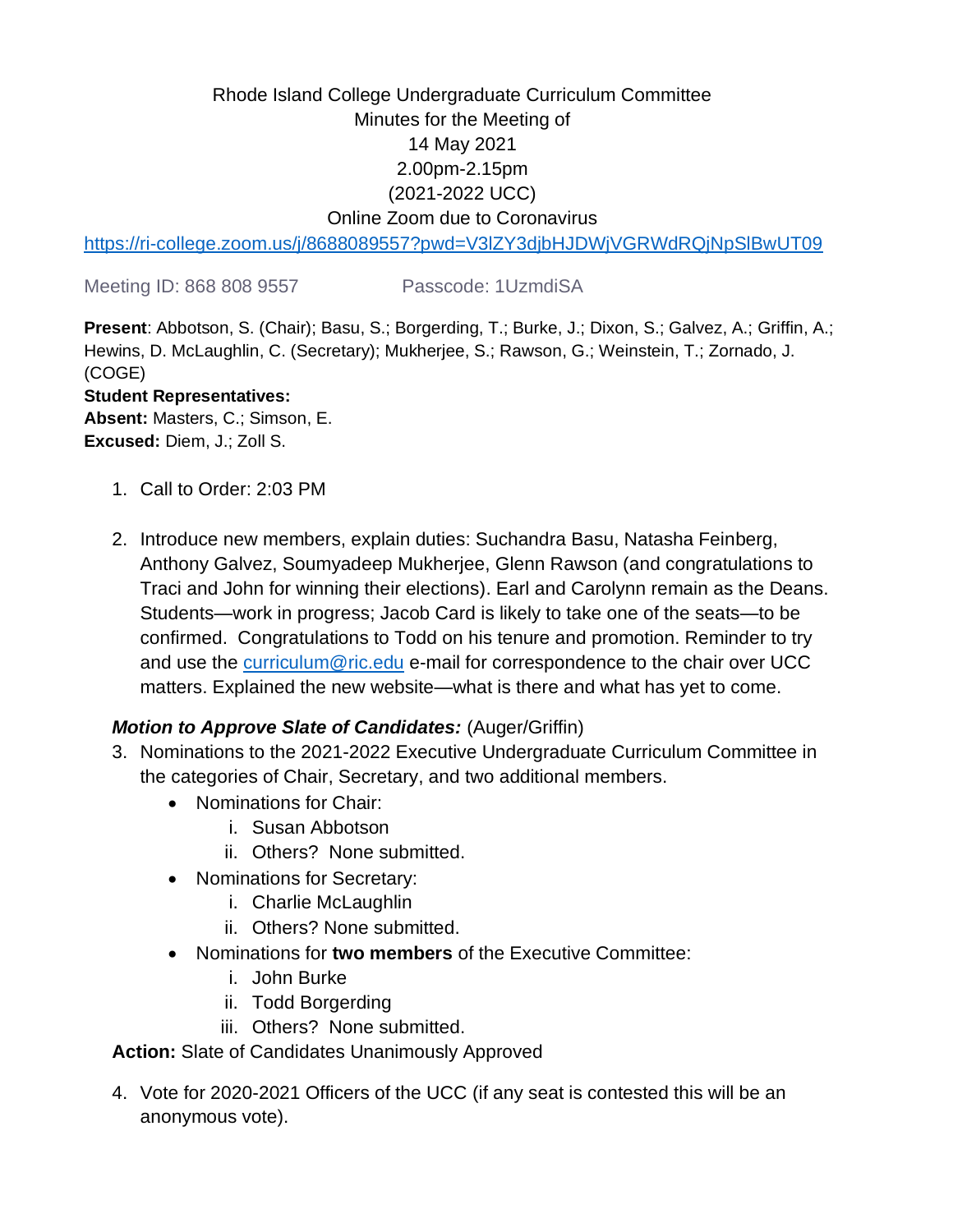**Results:** Slate of Candidates unanimously elected to UCC Offices

Meeting Adjourned: 2:12 PM

## Rhode Island College Undergraduate Curriculum Committee *Full Meeting of 14 May 2021* 2:15 PM – 4PM (2020-2021 UCC) Online Zoom due to Coronavirus

<https://ri-college.zoom.us/j/8688089557?pwd=V3lZY3djbHJDWjVGRWdRQjNpSlBwUT09>

Meeting ID: 868 808 9557 Passcode: 1UzmdiSA

**Present**: Abbotson, S. (Chair); Auger, G.; Aydogdu, M.; Borgerding, T.; Burke, J.; Dixon, S.; Espinosa D.; Griffin, A.; Hewins, D.; McLaughlin, C. (Secretary); Sawyer, J.; Simson, E. (Dean); Pearlmutter, S. for Tate, H.; Weinstein, T.; Zornado, J. (COGE)

#### **Student Representatives:**

**Absent:** Masters, C.; Stevenson B. (student) **Excused:** Diebold, A.; Diem, J.; Zoll, S.; **Guests:** P**.** Gullapalli, (ANTH); Knowlton, S.; Michaud, M. (Writing Board): Holly Shadoian, (AVPAA)

- 1. Call to order: 2:18 PM
- 2. Motion to Approve Minutes: 16 April 2021(Griffin/ Auger) *Action:* Unanimously Approved
- 3. Report of the Chair
	- Committee Membership for 2021-2022—updates (including results of the above elections for the Executive UCC—see above): Thanks to Susan Zoll, Murat Aydogdu, Jason Sawyer and to David Espinosa for their long service to UCC, especially David who has also served long time on the Executive UCC as well as Jason, too, and both have given erstwhile service. Much gratitude. Also, we are working on getting two new students (Jacob Card is likely to be one), but meantime the deepest thanks to Anthony for his lengthy service, too, and congratulations for his graduation. COGE has some turn around thanks to Mary Baker and Jiyun Wu, for their service, Praveena Gullapalli will be replacing Mary and Sankeerth Rampa has agreed to take the SOB seat. Still need a student for this committee.
	- Membership of the Writing Board remains as is, hoping to get it running again in the Fall.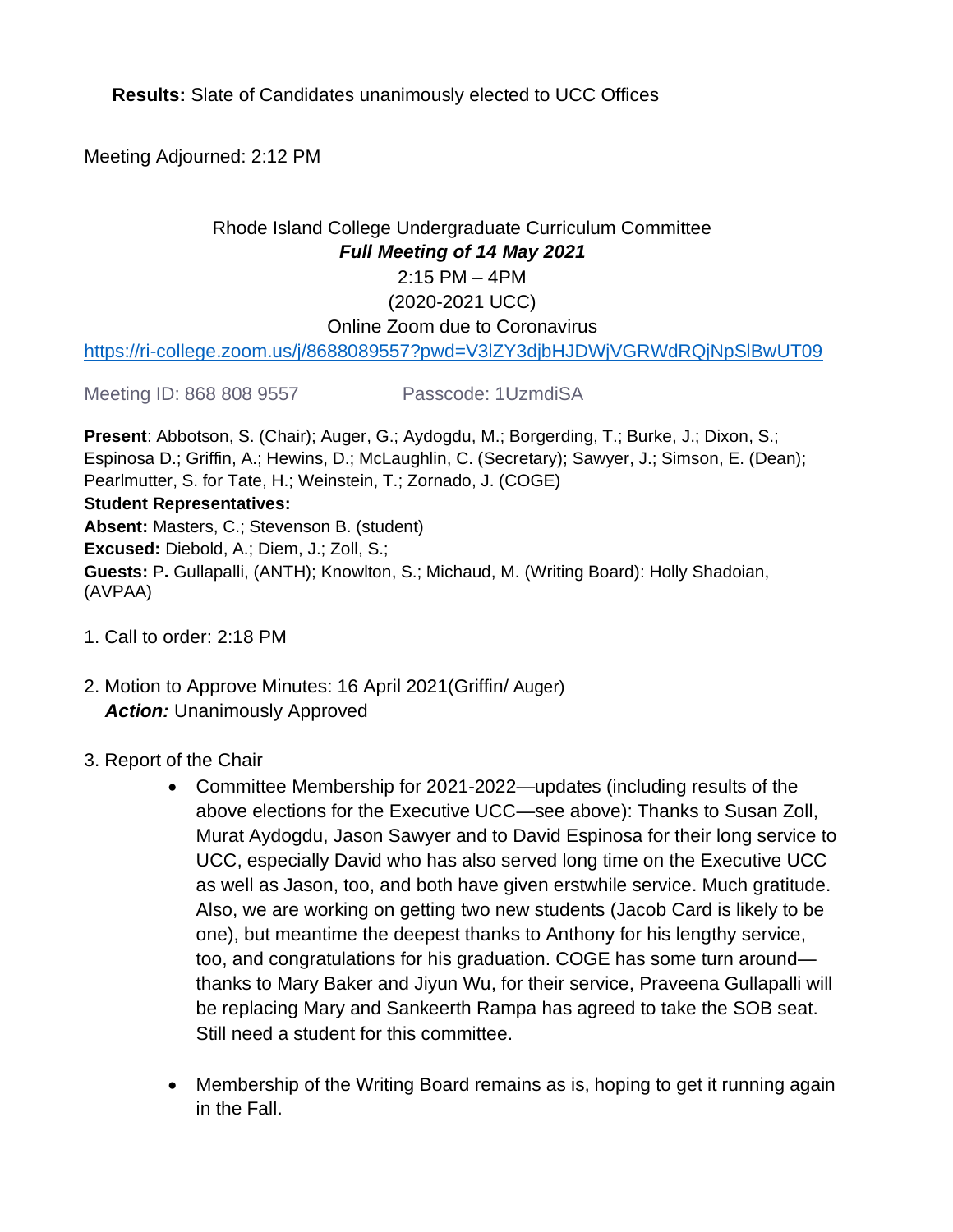• Summer activities: Academic Rhode Maps (to be compatible with new website—need to remove graphics and simplify for people to be able to use readers to access the content), Website Updates, and Catalog.

## 4. Annual Reports:

- COGE Report can be read on-line at: [https://www.ric.edu/documents/ge](https://www.ric.edu/documents/ge-may-2021)[may-2021.](https://www.ric.edu/documents/ge-may-2021) Much of the work this last semester has been on getting the new Bachelor of Professional Studies general education components together.
- Student Designed Majors Moved to the Fall
- **Honors College Report can be read on-line at:** [https://www.ric.edu/documents/ch-may-2021.](https://www.ric.edu/documents/ch-may-2021) Reported nearly 100 students entering during new student orientation.
- Writing Board -- Report can be read on-line at: [https://www.ric.edu/documents/wb-may-2021.](https://www.ric.edu/documents/wb-may-2021)
- **Transfer Minors Moved to Fall**

## 5. Old Business

## *WITHDRAWN*

• 20-21-038 COMM's proposal to suspend their program's concentration in Journalism due to a shortage of available faculty to teach the required courses—has been withdrawn for reconsideration until after the program review is done.

*Discussion:* Waiting for program review to be completed and then will take it up again. G. Auger was concerned that she only learned this after the decision was made and felt there was a a lack of clear communication over the matter. She has concerns that program components are in the catalog, but courses cannot be offered due to small class sizes. Need time to grow a program.

6. New Business

## *Anthropology*

### **Motion to Approve: 20-21-048** (Weinstein/Burke)

o 20-21-048 Approve the revision of the title and description of ANTH 104 Introduction to Linguistic Anthropology to better reflect its focus. This is a Gen Ed. SB and COGE has approved. *Action:* Unanimously Approved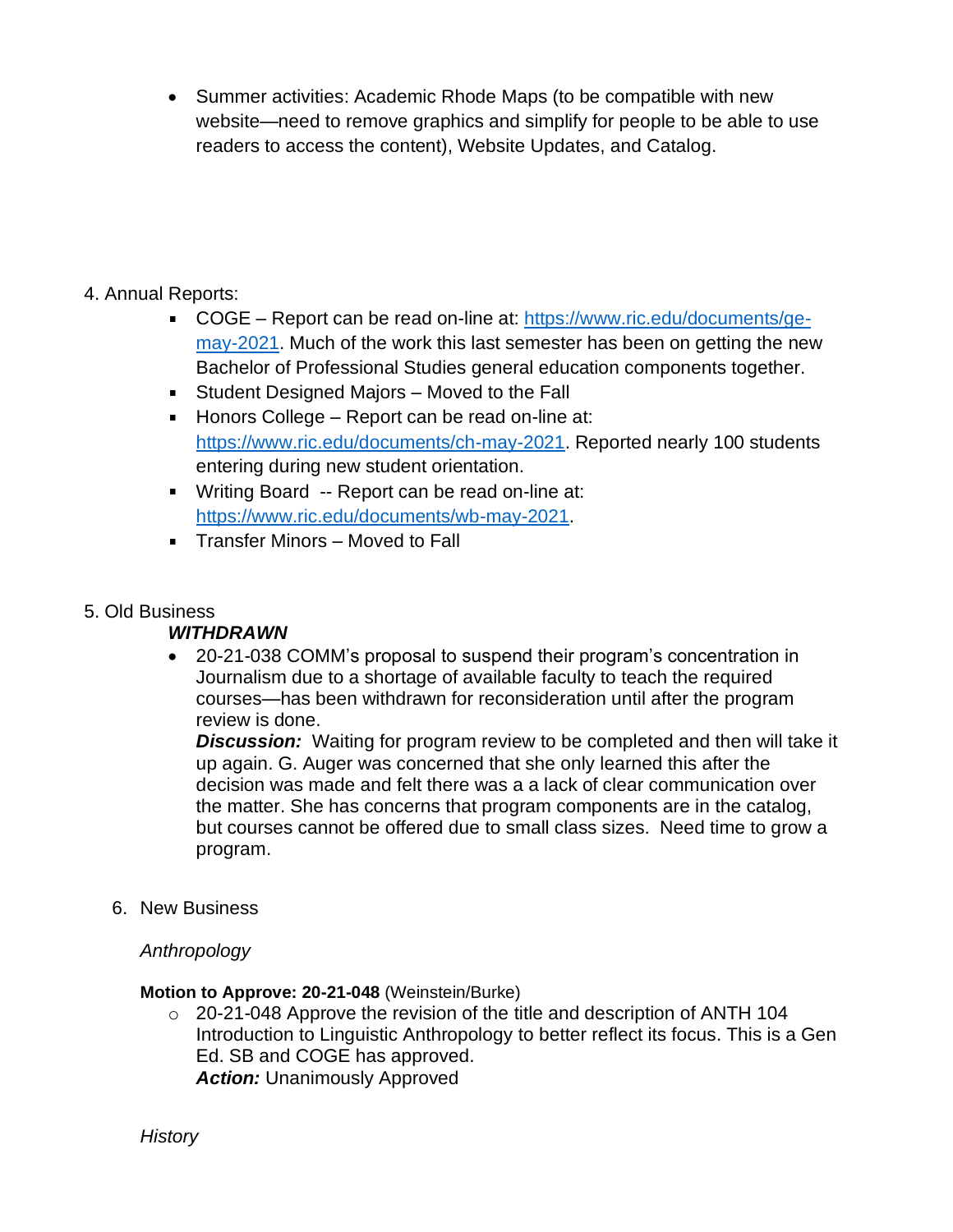### **Motion to Bundle and Approve: 20-21-049 & 20-21-50** (Aydogdu/Auger)

- $\circ$  20-21-049 Approve a revision to the title and description of HIST 267 Personal Memories of the World Wars to better reflect its content. This is a Gen Ed. CONN and COGE has approved.
- o 20-21-050 Approve a revision to the title and description of HIST 345 Conflict, Globalization and Modern East Asia to better reflect its broadened focus, and to add the course to the electives for the Secondary Education History major from which it had been left out in error.

*Discussion:* Revisions requested were requested so that the courses better reflect current content and broader focus of the course studies. *Action:* Unanimously Approved

### *Secondary Education*

**Motion to Bundle and Approve: 20-21-051 & 20-21-59** (Espinosa/Sawyer)

 $\circ$  20-21-051 Approve revisions to SED 316 Teaching Science, Technology, and Society and SED 416 Practicum in Secondary Science Education courses that were incorrectly sequenced. The courses will essentially be switched and the titles and descriptions will be updated, and a new prerequisite for the upper level of the two.

**Discussion:** This request was made to rectify a sequencing issue that occurred during the FSHED revisions for RIDE. #051 requests approval for revisions to SED 316 Teaching Science, Technology, and Society and SED 416 Practicum in Secondary Science Education. The courses will be interchanged and the titles and descriptions be updated to make their content clearer, and a new prerequisite is being created.

#059 requests approval for revisions to the new Education Studies minor by removing the FNED 101 requirement and allowing WLED 201 (4 cr.) as an alternative to SED 201 (2 cr.) and SED 202 (2 cr.). The minor is reduced to 19 credits from 21 credits.

*Action:* Unanimously Approved

### *Art*

### **Motion to Approve: 20-21-052** (Auger/Griffin)

- $\circ$  20-21-052 Approve a revision to the prerequisite of ART 324 Graphic Design II to better prepare students for its content. *Action:* Unanimously Approved
- $\circ$  20-21-053 Withdrawn.

### *Physical Sciences*

#### **Motion to Bundle and Approve: 20-21-054 & 20-21-55** (Aydogdu/ Zonardo)

 $\circ$  20-21-054 Approve the revision of the prerequisite of CHEM 106 General Organic and Biochemistry II to add CHEM 104 General Chemistry II as an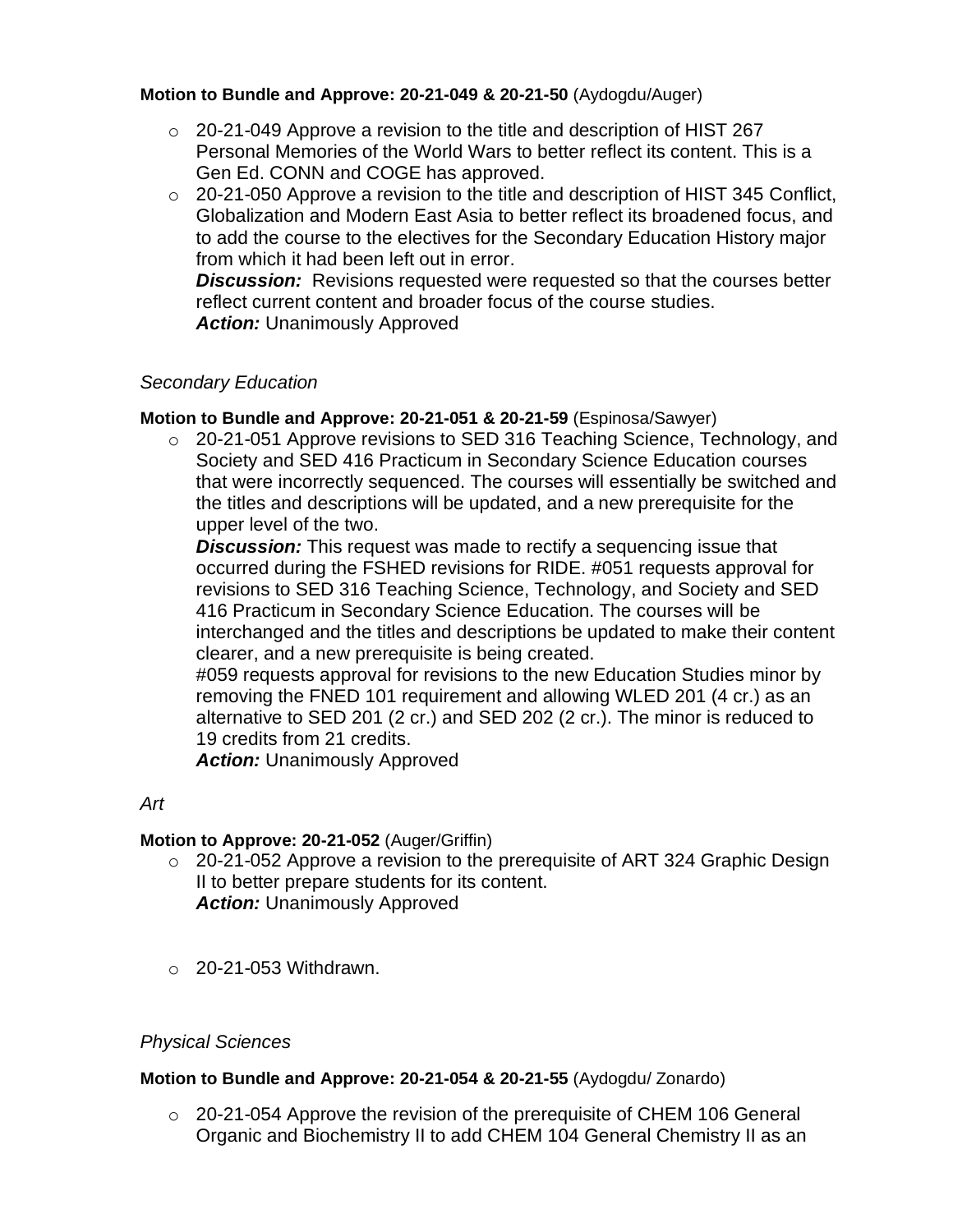alternate to better service prospective Nursing students for whom this course is required. This is a Gen Ed. AQSR and COGE has approved.

 $\circ$  20-21-055 Approve the revision of the Chemistry BA to add two more options for their required electives to offer more choice: CHEM 419 Biochemistry Mechanisms and CHEM 422 Biochemistry Lab. This will not alter any program totals.

*Discussion:* #054 seeks approval for making CHEM 104 General Chemistry II an alternative prerequisite for CHEM 106 General Organic and Biochemistry II from CHEM105. This will make it more accessible to Nursing students for whom it is required. It is believed that CHEM 104 will adequately prepare them for CHEM 106. #055 requests approval for a revision to the Chemistry BA to add two more options for their required electives to offer more choice: CHEM 419 Biochemistry Mechanisms and CHEM 422 Biochemistry Lab. This will not alter any program credit totals. *Action:* Unanimously Approved

## *Early Enrollment Program*

### **Motion to Bundle and Approve: 20-21-056 - 20-21-58** (Aydogdu/ Sawyer)

- $\circ$  20-21-056 Approve the reinstatement of the old ART 201 Introduction to Visual Arts course that is used as an EEP in local schools and should be in the catalog for them to get credit, but also allow this to now count as a Gen Ed. Arts. (approved by COGE).
- o 20-21-057 Approve revising the ENGL 118 Introduction to the Literary Experience (EEP course) to now count as a Gen Ed. Literature. (approved by COGE).
- o 20-21-058 Approve revising three HIST EEP courses: HIST 117 Special Topics in History, HIST 118 Topics in U.S. History to 1877 and HIST 119 Topics in U.S. History from 1877 to Present, to now count as Gen Ed. History options. (approved by COGE). They will also move back to being 4 credit courses as they were before History moved all but its Gen Ed. courses to three credits.

## *Secondary Education*

### **Motion to Bundle and Approve: 20-21-051 & 20-21-59** (Griffin/Sawyer)

 $\circ$  20-21-059 Approve revisions to the Educational Studies minor to remove the FNED 101 Introduction to Teaching and Learning requirement and allow WLED 201 Introduction to World Languages Education (4 credits) as an alternative to SED 201 Introduction to Lesson Planning and SED 202 Introduction to Assessment (2 credits each). This will reduce the minor from 21 to 19 total credits.

*Action:* Unanimously Approved (see above)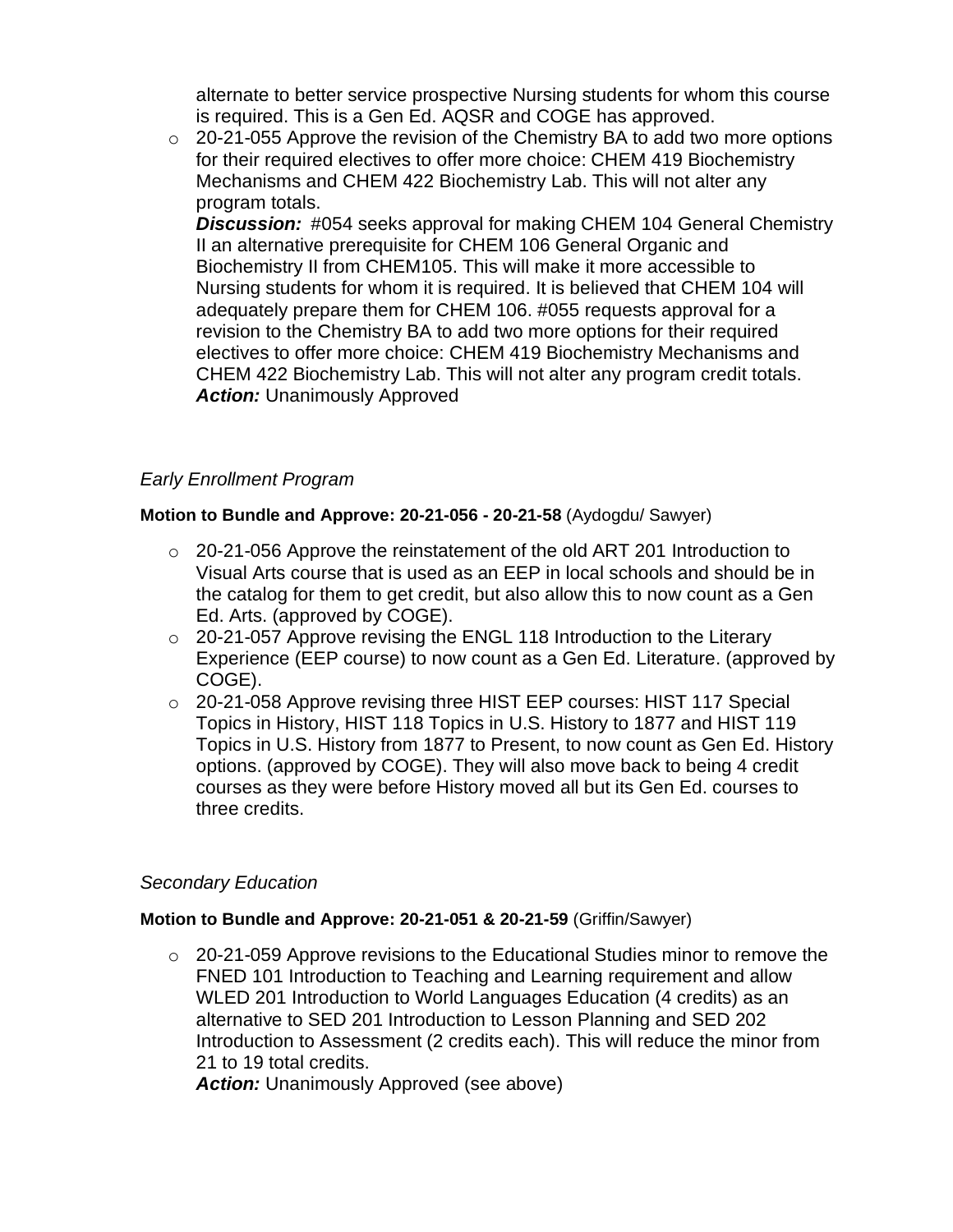#### *Health and Physical Education*

#### **Motion to Approve: 20-21-060** (Auger/ Sawyer)

 $\circ$  20-21-060. Approve revisions to HPE 406 to change the title to Program Planning in Health Promotion and revise the prerequisites to better suit the course content.

*Action:* Unanimously Approved

#### 7. Any Other Business

### *UCC*

*Motion to Approve*: the proposed edits to the UCC Manual (Burke/Espinosa)

- Revisions to the UCC Manual on Departmental Honors (more accurate listings that will not need constant updates) [editorial]
- Revisions to the Forms and Information pages on the UCC website to list courses that are exempted from being deleted. [editorial]
- Approve revisions to the UCC proposal form to add in sections on WID and Web impact.

*Action:* Unanimously Approved

• UCC 2+2 assignment, see details below (final reports for this academic year—please supply contact names, if possible, for those working on 2+2s, so that they might be invited to join the transfer articulation discussion with CCRI):

#### **Follow up on the proposal regarding 2+2 plans between RIC and CCRI:**

**Which departments have been contacted, and which responded? Any existing 2+2 plans confirmed? Any new developments? Etc. NOTE: ALL DEPARTMENT CHAIRS SHOULD BE INCLUDED ON DISCUSSIONS. REGARDING TRANSFER.**

#### **Notes in RED from March. Additional notes from April are in GREEN. MAY NOTES IN PURPLE**

Auger: Art (need to reach—NO CONTACT); Communication (P) (double-check still current); Film Studies (are working on one).

Borgerding: Music (discussed--needed guidance to assess CCRI courses and what kind of audition/minimum grades/proficiency can require); Theatre (email sent not heard back) maybe doable for the General Theater concentration but not the others; and Dance (email sent not heard back) not practical. NOTHING FURTHER.